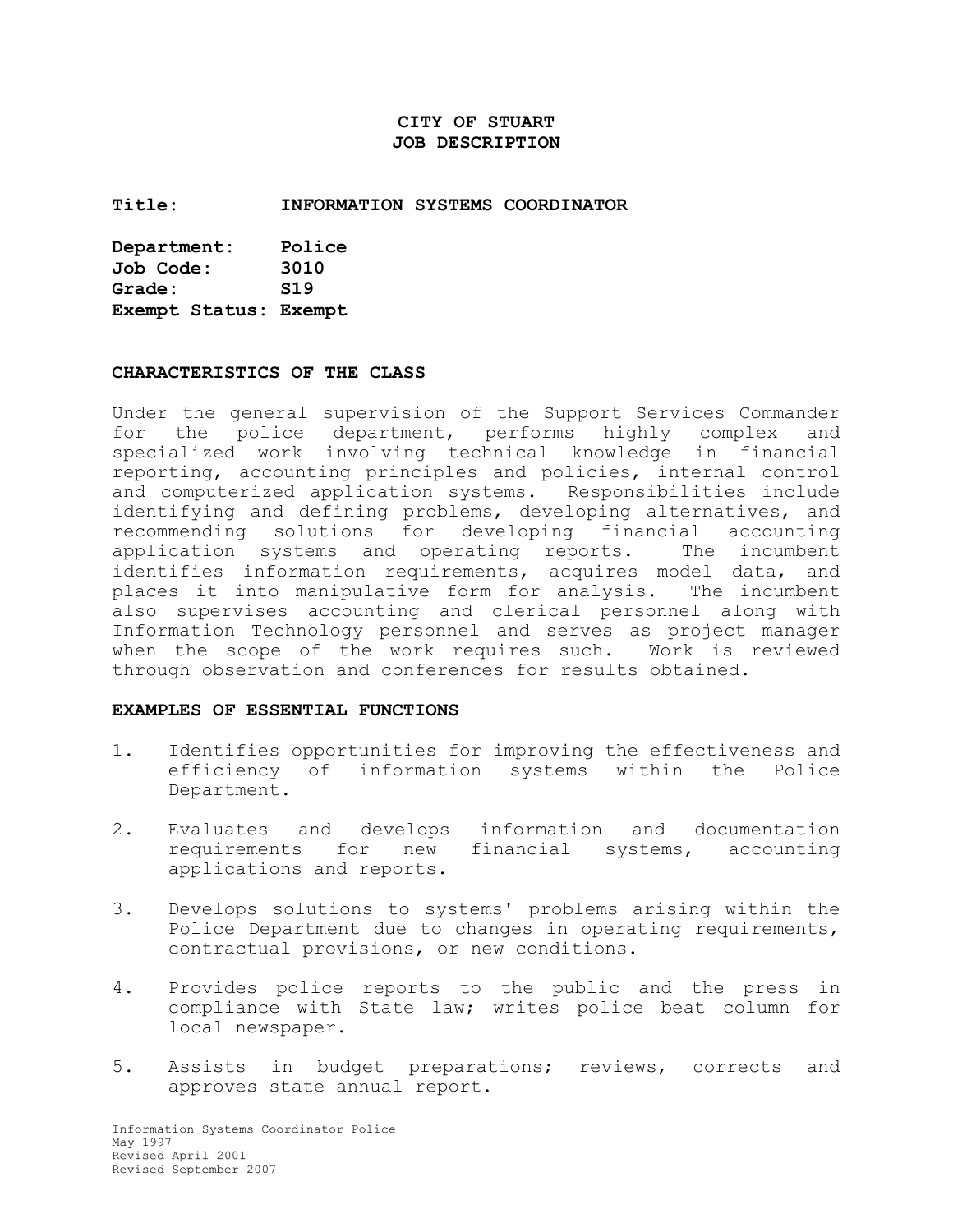# **Page 2 Information Systems Coordinator Police - continued**

- 6. Coordinates Uniform Crime Reporting (UCR); acts as point of contact for Criminal Justice Network (CJNet); coordinates Florida Integrated Network for Data Exchange Retrieval (FINDER) program.
- 7. Writes specifications for bid process; reviews and monitors expenditure reports; writes check requisitions.
- 8. Oversees the revenues accounting and audits within the police department, as specified.
- 9. Trains clerical and computer personnel in their job functions and then supervises their day to day operations.
- 10. Performs various computer related functions, to include the ability to gather data as needed; the ability to identify and correct problems within the computer network; and the ability to develop and implement computer advancements according to the needs of the department.

NOTE: The examples of essential functions as listed in this classification specification are not necessarily descriptive of any one position in the class. The omission of an essential function of work does not preclude management from assigning duties not listed herein if such functions are a logical assignment to the position.

## **REQUIREMENTS**

#### **A. Training and Experience:**

High School Diploma or GED; supplemented by training in UCR, computers, management and supervision, media relations and general office practices; or an equivalent combination of training and experience. Experience should include the use of word processing, spreadsheet, and data base software. Experience or documented training in personnel supervision required. Knowledge of Crystal Reports and public records law preferred.

Possession of a valid Florida Drivers License as required for the position.

## **B. Knowledge, Abilities and Skills:**

Knowledge of financial accounting systems in a governmental accounting environment including general ledger, accounts payable and purchasing, fixed assets and inventory control, investments and cash management, and financial reporting.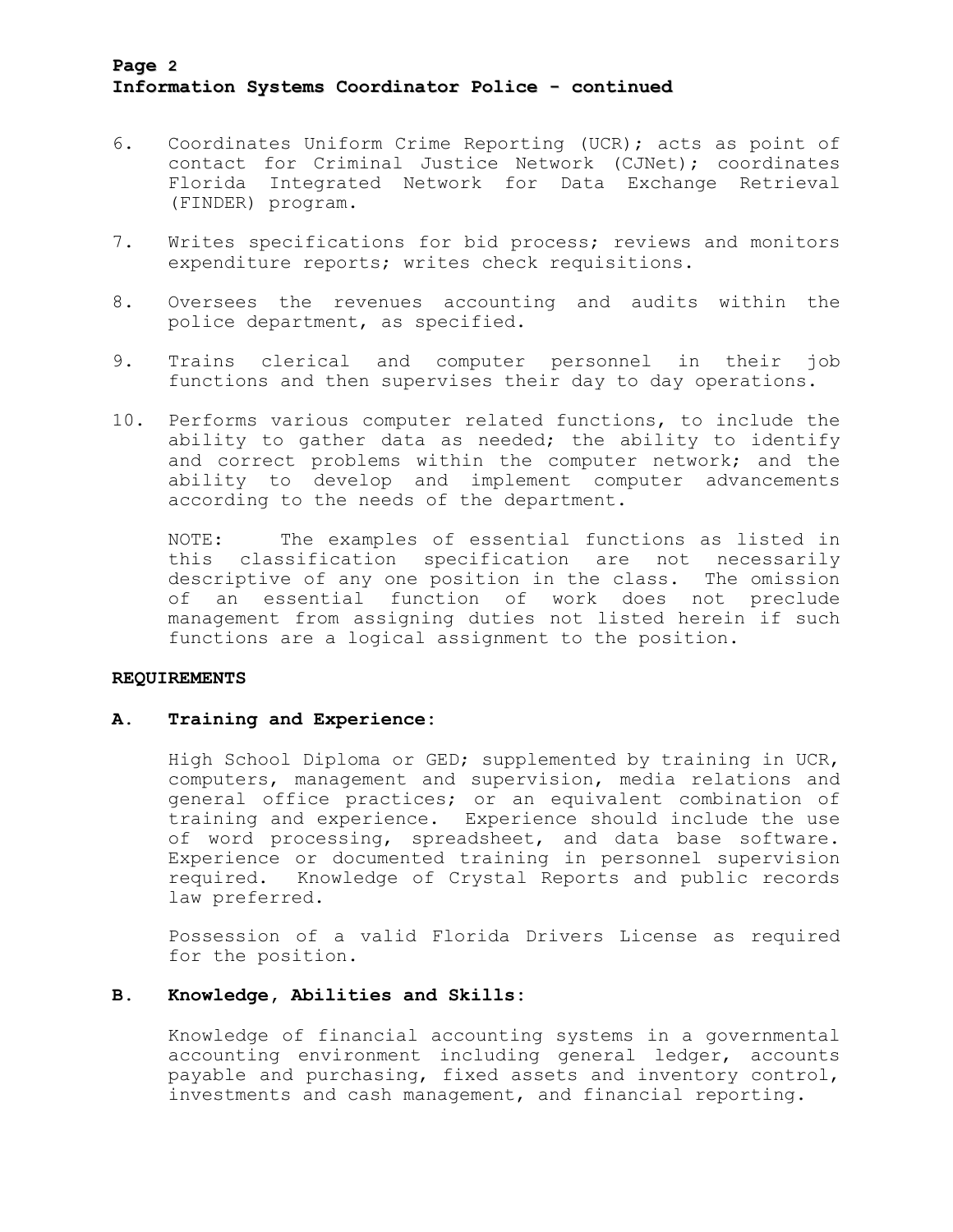# **Page 3 Information Systems Coordinator Police - continued**

Knowledge of the policies, procedures, and guidelines associated with budgetary fund accounting in the governmental accounting environment.

Knowledge or research techniques and report preparation.

Knowledge of supervisory principles and practices.

Knowledge of Personal Computer hardware and software systems, to include data processing.

Knowledge of public records law.

Ability to utilize problem solving capabilities when dealing with large, complex accounting application systems.

Ability to communicate effectively, orally and in writing and to write concise and clear reports.

Ability to establish and maintain effective working relationships with municipal officials and administrator, the members of the media, leaders of civic groups, and the general public.

Ability to supervise a group of subordinates in a manner conducive to high levels of productivity and morale.

Ability to understand, interpret and explain laws and regulations.

### **C. Physical Requirements:**

Task involves frequent walking, standing, bending, stooping, kneeling, stretching, reaching; lifting, moving and carrying objects of moderate to heavy weight (50+ pounds) and standard dexterity in the use of fingers, limbs or body in the operation of equipment. Task may involve extended periods of time at a desk or keyboard within close quarters.

#### **D. Environmental Requirements:**

Task may require infrequent exposure to adverse environmental conditions.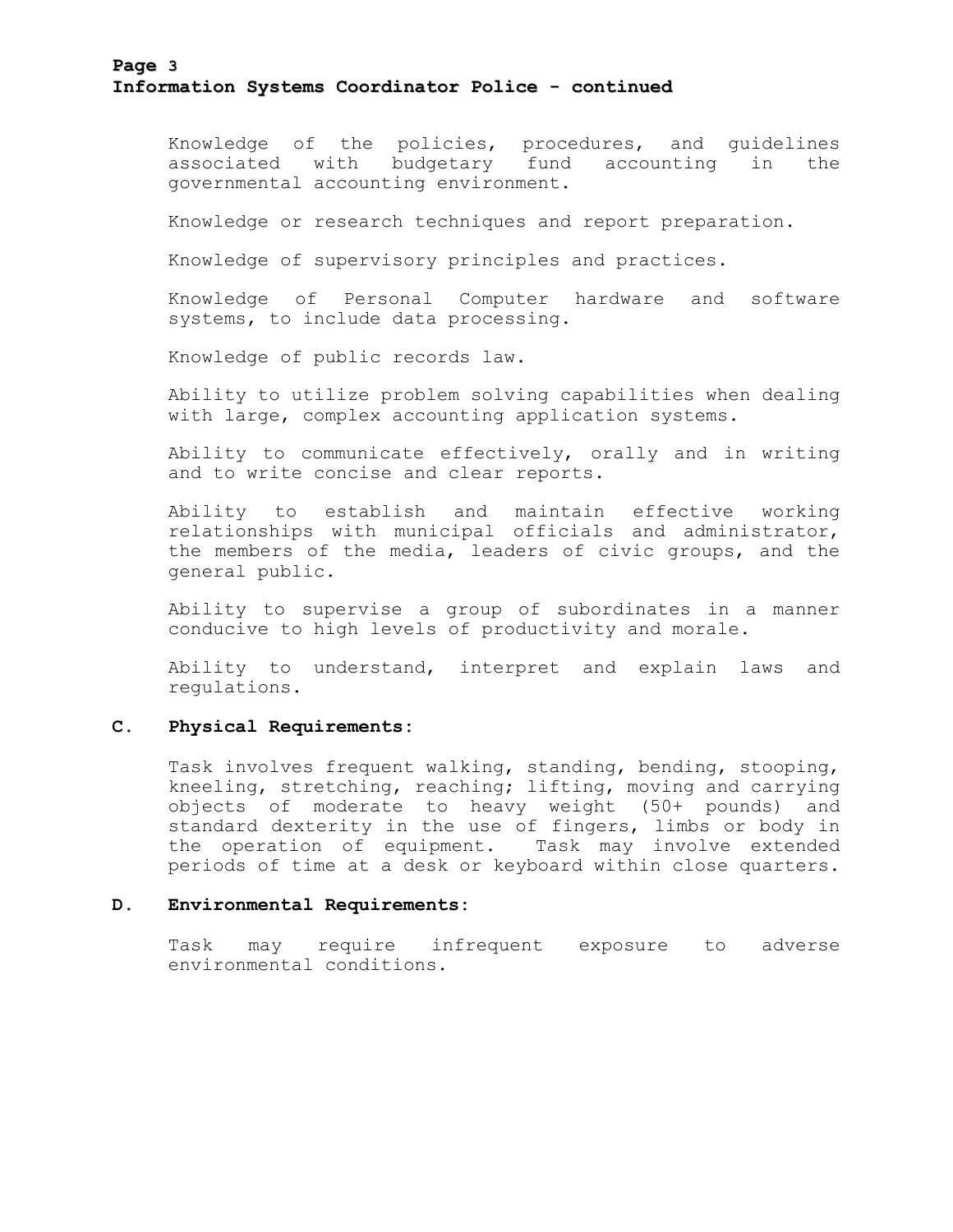# **Page 4 Information Systems Coordinator Police - continued**

## **E. Sensory Requirements:**

Task requires sound perception and discrimination. Task requires visual perception and discrimination. Task requires oral communications ability. Task requires odor perception and discrimination. Task requires hearing perception and discrimination.